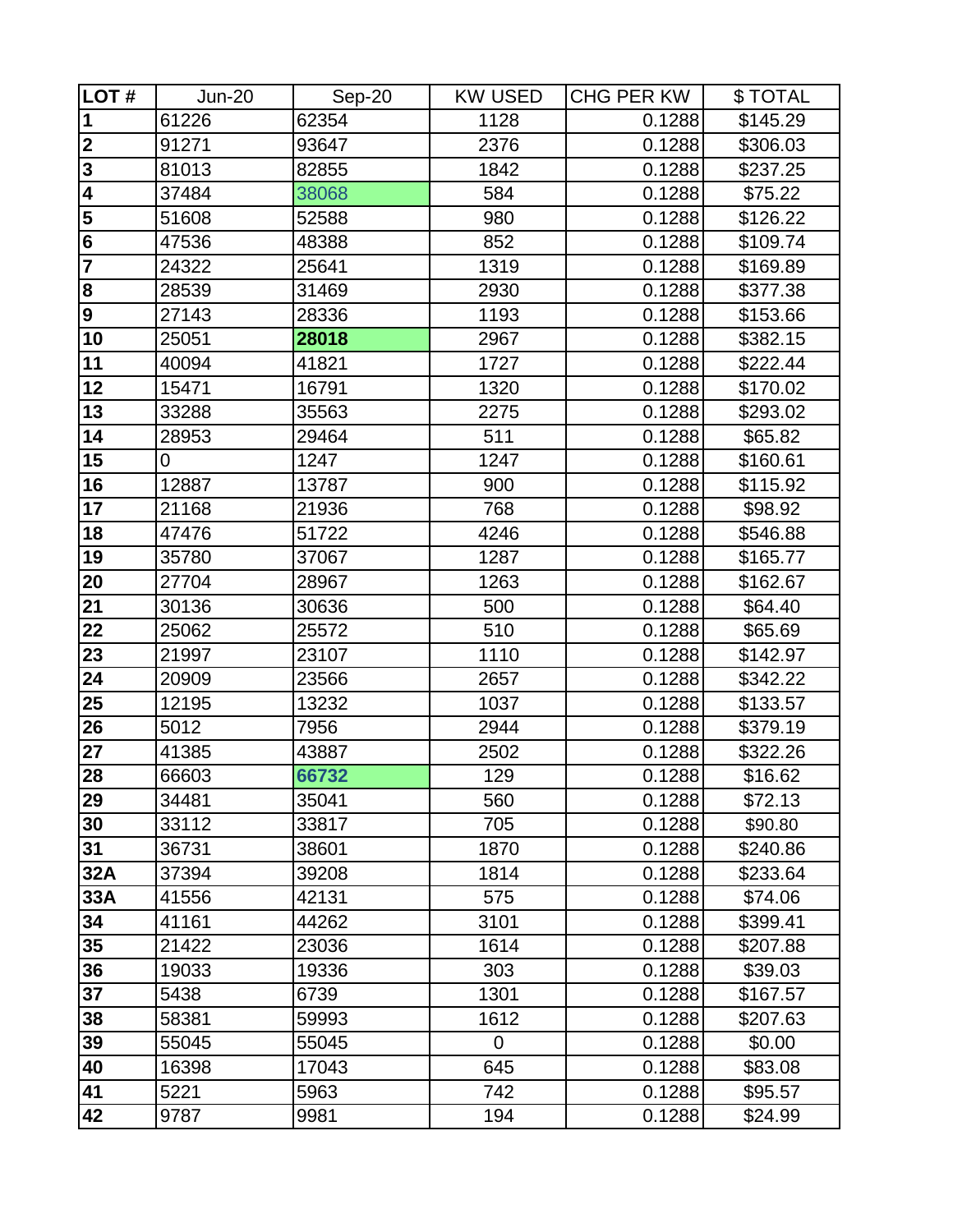| 43              | 11754 | 14126 | 2372           | 0.1288 | \$305.51 |
|-----------------|-------|-------|----------------|--------|----------|
| 44              | 13599 | 13800 | 201            | 0.1288 | \$25.89  |
| 45              | 27141 | 28544 | 1403           | 0.1288 | \$180.71 |
| 46              | 18366 | 18752 | 386            | 0.1288 | \$49.72  |
| 47              | 51453 | 52255 | 802            | 0.1288 | \$103.30 |
| 48              | 13662 | 14886 | 1224           | 0.1288 | \$157.65 |
| 49              | 14987 | 15755 | 768            | 0.1288 | \$98.92  |
| 50              | 45482 | 46707 | 1225           | 0.1288 | \$157.78 |
| 51              | 32895 | 33652 | 757            | 0.1288 | \$97.50  |
| 52              | 71212 | 72551 | 1339           | 0.1288 | \$172.46 |
| 53              | 22270 | 24285 | 2015           | 0.1288 | \$259.53 |
| 54              | 51184 | 52401 | 1217           | 0.1288 | \$156.75 |
| 55              | 29684 | 31496 | 1812           | 0.1288 | \$233.39 |
| 56              | 27938 | 29661 | 1723           | 0.1288 | \$221.92 |
| 57              | 7551  | 8282  | 731            | 0.1288 | \$94.15  |
| 58              | 13773 | 16205 | 2432           | 0.1288 | \$313.24 |
| 59              | 17567 | 18308 | 741            | 0.1288 | \$95.44  |
| 60              | 42897 | 44832 | 1935           | 0.1288 | \$249.23 |
| 61              | 20699 | 21153 | 454            | 0.1288 | \$58.48  |
| 62              | 20686 | 21232 | 546            | 0.1288 | \$70.32  |
| 63              | 24699 | 24699 | $\overline{0}$ | 0.1288 | \$0.00   |
| 64              | 47571 | 49847 | 2276           | 0.1288 | \$293.15 |
| 65              | 9498  | 9765  | 267            | 0.1288 | \$34.39  |
| 66              | 31643 | 32324 | 681            | 0.1288 | \$87.71  |
| 67              | 10247 | 10587 | 340            | 0.1288 | \$43.79  |
| 68              | 17419 | 18692 | 1273           | 0.1288 | \$163.96 |
| 69              | 35724 | 36315 | 591            | 0.1288 | \$76.12  |
| 70              | 30440 | 31671 | 1231           | 0.1288 | \$158.55 |
| $\overline{7}1$ | 14251 | 15854 | 1603           | 0.1288 | \$206.47 |
| $\overline{72}$ | 17923 | 18363 | 440            | 0.1288 | \$56.67  |
| 73              | 17887 | 18732 | 845            | 0.1288 | \$108.84 |
| 74              | 21299 | 21788 | 489            | 0.1288 | \$62.98  |
| 75              | 41483 | 42836 | 1353           | 0.1288 | \$174.27 |
| 76              | 18384 | 18885 | 501            | 0.1288 | \$64.53  |
| 77              | 37767 | 38995 | 1228           | 0.1288 | \$158.17 |
| 78              | 18047 | 18717 | 670            | 0.1288 | \$86.30  |
| 79              | 49519 | 50635 | 1116           | 0.1288 | \$143.74 |
| 80              | 43329 | 45380 | 2051           | 0.1288 | \$264.17 |
| 81              | 28046 | 29100 | 1054           | 0.1288 | \$135.76 |
| 82              | 25062 | 26347 | 1285           | 0.1288 | \$165.51 |
| 83              | 38671 | 39696 | 1025           | 0.1288 | \$132.02 |
| 84              | 19912 | 20601 | 689            | 0.1288 | \$88.74  |
| 85              | 63532 | 65713 | 2181           | 0.1288 | \$280.91 |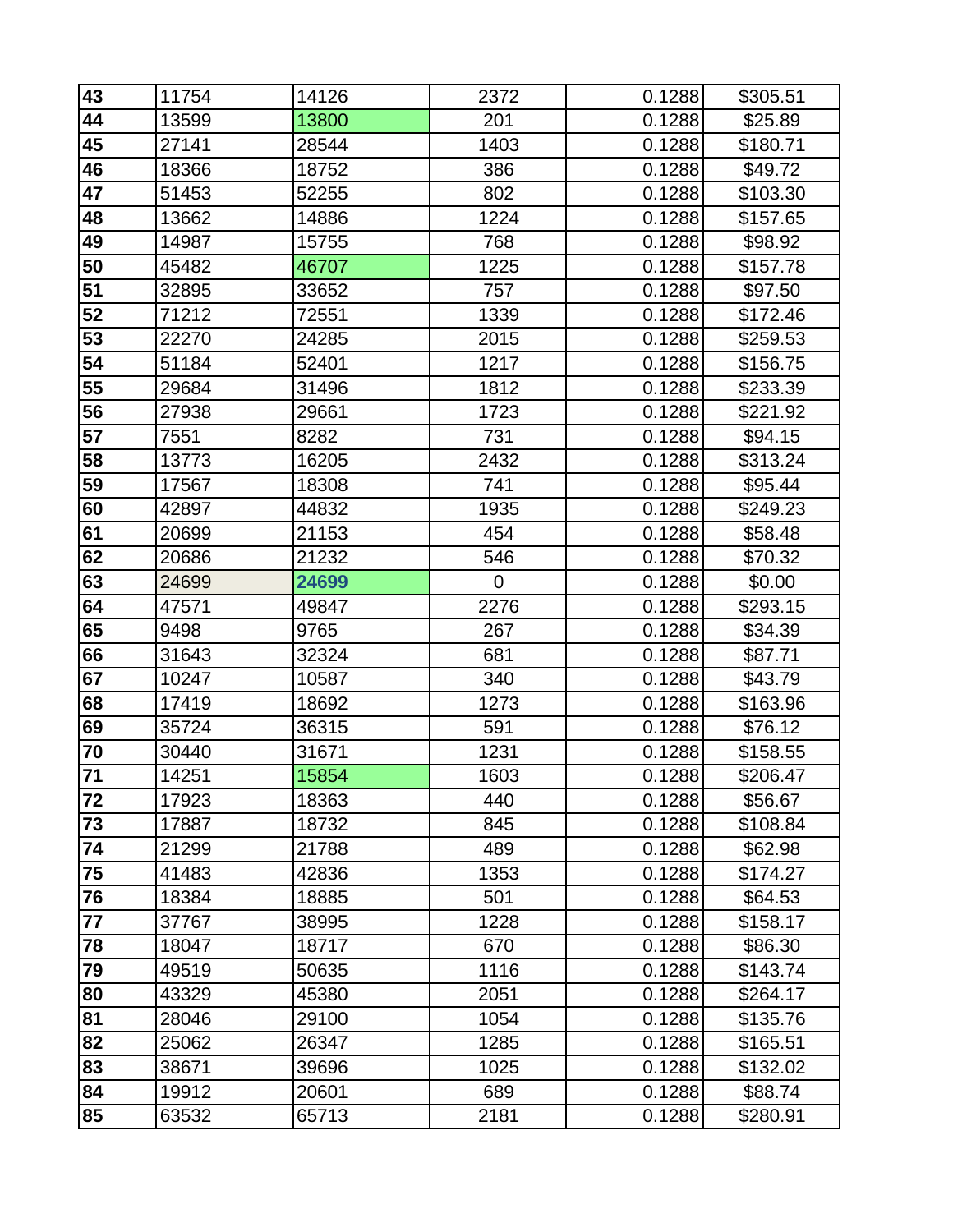| 86  | 19548          | 19946 | 398  | 0.1288 | \$51.26  |
|-----|----------------|-------|------|--------|----------|
| 87  | 52822          | 53688 | 866  | 0.1288 | \$111.54 |
| 88  | 64576          | 66521 | 1945 | 0.1288 | \$250.52 |
| 89  | 4161           | 4161  | 0    | 0.1288 | \$0.00   |
| 90  | 31052          | 34550 | 3498 | 0.1288 | \$450.54 |
| 91  | 37809          | 38909 | 1100 | 0.1288 | \$141.68 |
| 92  | 24365          | 25613 | 1248 | 0.1288 | \$160.74 |
| 93  | 17040          | 17303 | 263  | 0.1288 | \$33.87  |
| 94  | 74127          | 75154 | 1027 | 0.1288 | \$132.28 |
| 95  | 17218          | 18354 | 1136 | 0.1288 | \$146.32 |
| 96  | 10108          | 11494 | 1386 | 0.1288 | \$178.52 |
| 97  | 18887          | 19633 | 746  | 0.1288 | \$96.08  |
| 98  | 4573           | 6713  | 2140 | 0.1288 | \$275.63 |
| 99  | 20076          | 20419 | 343  | 0.1288 | \$44.18  |
| 100 | 466            | 484   | 18   | 0.1288 | \$2.32   |
| 101 | 34277          | 34782 | 505  | 0.1288 | \$65.04  |
| 102 | $\overline{0}$ | 1320  | 1320 | 0.1288 | \$170.02 |
| 103 | 31653          | 32953 | 1300 | 0.1288 | \$167.44 |
| 104 | 14562          | 14563 | 1    | 0.1288 | \$0.13   |
| 105 | 51266          | 52618 | 1352 | 0.1288 | \$174.14 |
| 106 | 36471          | 38524 | 2053 | 0.1288 | \$264.43 |
| 107 | 16820          | 17674 | 854  | 0.1288 | \$110.00 |
| 108 | 13254          | 14072 | 818  | 0.1288 | \$105.36 |
| 109 | 31061          | 31574 | 513  | 0.1288 | \$66.07  |
| 110 | 58718          | 60645 | 1927 | 0.1288 | \$248.20 |
| 111 | 34532          | 35091 | 559  | 0.1288 | \$72.00  |
| 112 | 28313          | 29824 | 1511 | 0.1288 | \$194.62 |
| 113 | 12268          | 13488 | 1220 | 0.1288 | \$157.14 |
| 114 | 13348          | 13724 | 376  | 0.1288 | \$48.43  |
| 115 | 55893          | 56074 | 181  | 0.1288 | \$23.31  |
| 116 | 29405          | 30253 | 848  | 0.1288 | \$109.22 |
| 117 | 41236          | 43687 | 2451 | 0.1288 | \$315.69 |
| 118 | 36421          | 37324 | 903  | 0.1288 | \$116.31 |
| 119 | 0              | 1149  | 1149 | 0.1288 | \$147.99 |
| 120 | 52684          | 53689 | 1005 | 0.1288 | \$129.44 |
| 121 | 55117          | 56298 | 1181 | 0.1288 | \$152.11 |
| 122 | 59822          | 63197 | 3375 | 0.1288 | \$434.70 |
| 123 | 27034          | 28248 | 1214 | 0.1288 | \$156.36 |
| 124 | 32260          | 33193 | 933  | 0.1288 | \$120.17 |
| 125 | 20896          | 21068 | 172  | 0.1288 | \$22.15  |
| 126 | 0              | 2291  | 2291 | 0.1288 | \$295.08 |
| 127 | 36886          | 38212 | 1326 | 0.1288 | \$170.79 |
| 128 | 47281          | 47781 | 500  | 0.1288 | \$64.40  |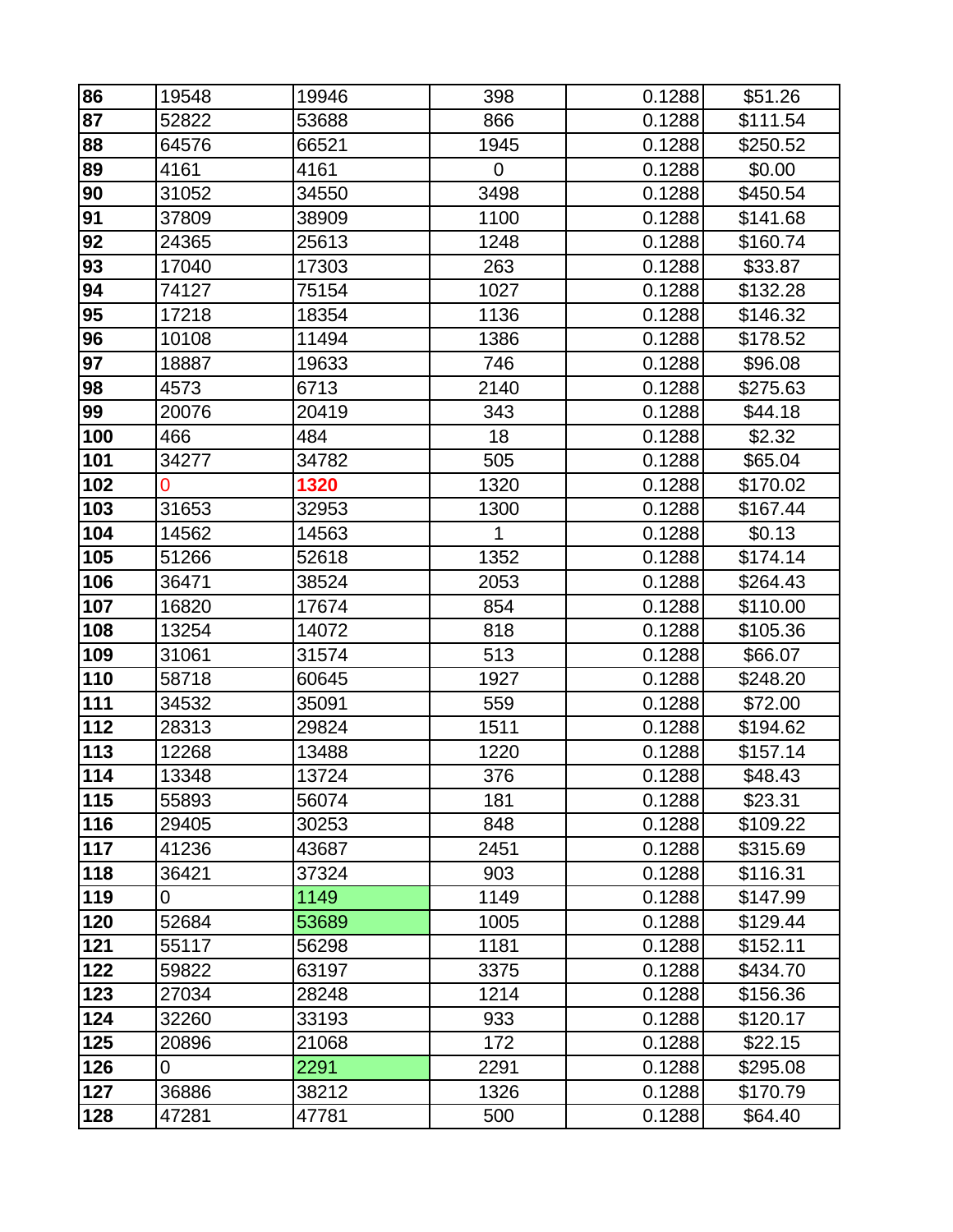| 129 | 19211 | 19813 | 602         | 0.1288 | \$77.54  |
|-----|-------|-------|-------------|--------|----------|
| 130 | 54073 | 56401 | 2328        | 0.1288 | \$299.85 |
| 131 | 87041 | 89657 | 2616        | 0.1288 | \$336.94 |
| 132 | 75942 | 79093 | 3151        | 0.1288 | \$405.85 |
| 133 | 25652 | 26442 | 790         | 0.1288 | \$101.75 |
| 134 | 36071 | 38280 | 2209        | 0.1288 | \$284.52 |
| 135 | 32531 | 33392 | 861         | 0.1288 | \$110.90 |
| 136 | 39091 | 40891 | 1800        | 0.1288 | \$231.84 |
| 137 | 13831 | 13831 | 0           | 0.1288 | \$0.00   |
| 138 | 82697 | 83105 | 408         | 0.1288 | \$52.55  |
| 139 | 33344 | 34655 | 1311        | 0.1288 | \$168.86 |
| 140 | 30146 | 31124 | 978         | 0.1288 | \$125.97 |
| 141 | 42311 | 43441 | 1130        | 0.1288 | \$145.54 |
| 142 | 7577  | 7693  | 116         | 0.1288 | \$14.94  |
| 143 | 2284  | 2284  | $\mathbf 0$ | 0.1288 | \$0.00   |
| 144 | 22678 | 23366 | 688         | 0.1288 | \$88.61  |
| 145 | 34815 | 36133 | 1318        | 0.1288 | \$169.76 |
| 146 | 18352 | 19086 | 734         | 0.1288 | \$94.54  |
| 147 | 20894 | 21181 | 287         | 0.1288 | \$36.97  |
| 148 | 6201  | 6592  | 391         | 0.1288 | \$50.36  |
| 149 | 36781 | 37851 | 1070        | 0.1288 | \$137.82 |
| 150 | 41246 | 43201 | 1955        | 0.1288 | \$251.80 |
| 151 | 16755 | 17191 | 436         | 0.1288 | \$56.16  |
| 152 | 22441 | 23578 | 1137        | 0.1288 | \$146.45 |
| 153 | 56665 | 59141 | 2476        | 0.1288 | \$318.91 |
| 154 | 19482 | 19572 | 90          | 0.1288 | \$11.59  |
| 155 | 8274  | 9906  | 1632        | 0.1288 | \$210.20 |
| 156 | 38395 | 40157 | 1762        | 0.1288 | \$226.95 |
| 157 | 22426 | 23133 | 707         | 0.1288 | \$91.06  |
| 158 | 21899 | 23521 | 1622        | 0.1288 | \$208.91 |
| 159 | 38241 | 39227 | 986         | 0.1288 | \$127.00 |
| 160 | 22546 | 23806 | 1260        | 0.1288 | \$162.29 |
| 161 | 28797 | 29766 | 969         | 0.1288 | \$124.81 |
| 162 | 27664 | 28727 | 1063        | 0.1288 | \$136.91 |
| 163 | 14685 | 16257 | 1572        | 0.1288 | \$202.47 |
| 164 | 60361 | 62125 | 1764        | 0.1288 | \$227.20 |
| 165 | 11091 | 12773 | 1682        | 0.1288 | \$216.64 |
| 166 | 9308  | 9930  | 622         | 0.1288 | \$80.11  |
| 167 | 20967 | 21485 | 518         | 0.1288 | \$66.72  |
| 168 | 15336 | 15978 | 642         | 0.1288 | \$82.69  |
| 169 | 10611 | 10993 | 382         | 0.1288 | \$49.20  |
| 170 | 12376 | 12608 | 232         | 0.1288 | \$29.88  |
| 171 | 26814 | 28533 | 1719        | 0.1288 | \$221.41 |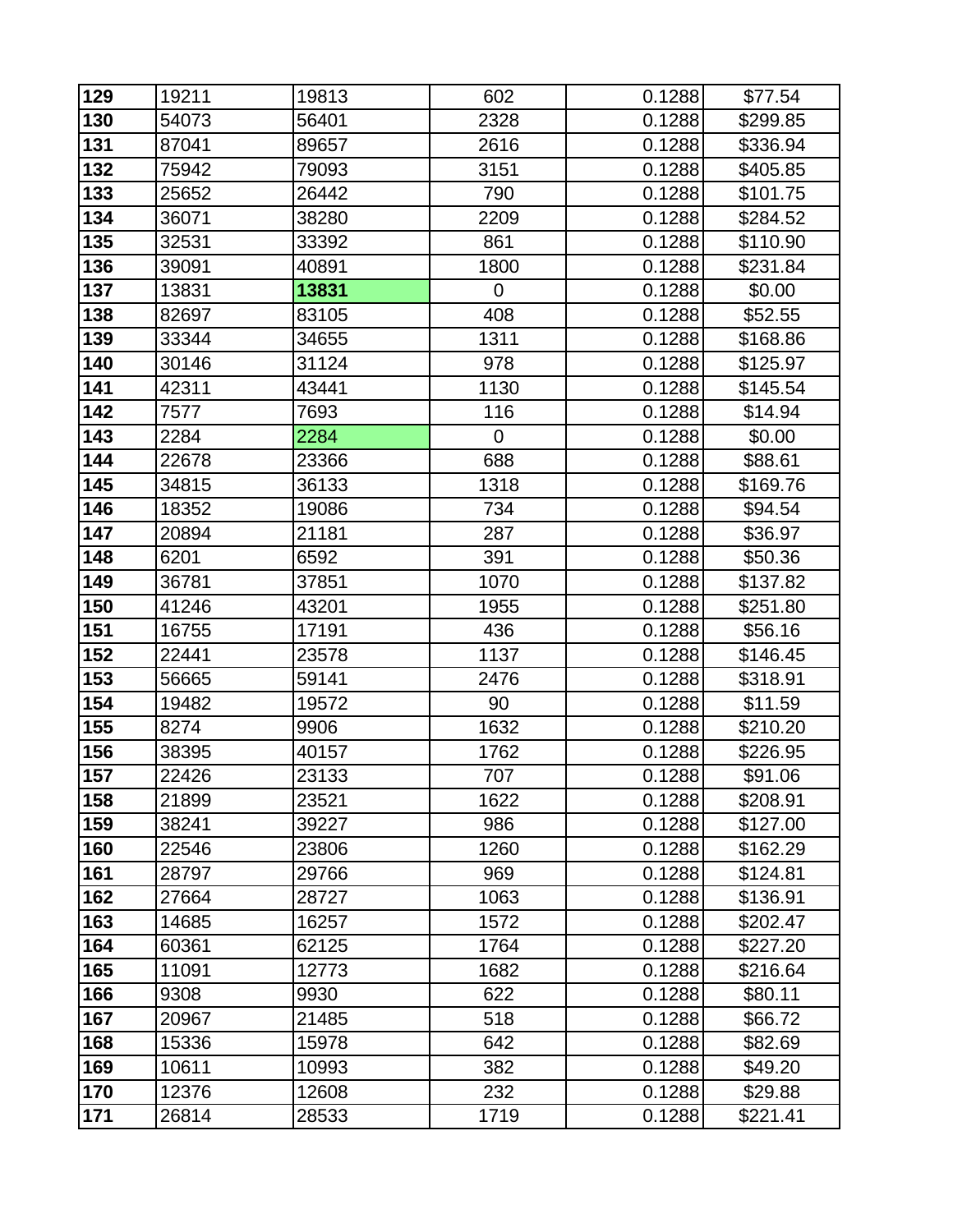| 172 | 8934   | 9127   | 193            | 0.1288 | \$24.86  |
|-----|--------|--------|----------------|--------|----------|
| 173 | 39387  | 40146  | 759            | 0.1288 | \$97.76  |
| 174 | 17282  | 17841  | 559            | 0.1288 | \$72.00  |
| 175 | 23190  | 24322  | 1132           | 0.1288 | \$145.80 |
| 176 | 21808  | 22808  | 1000           | 0.1288 | \$128.80 |
| 177 | 15542  | 16684  | 1142           | 0.1288 | \$147.09 |
| 178 | 16981  | 17466  | 485            | 0.1288 | \$62.47  |
| 179 | 69874  | 70381  | 507            | 0.1288 | \$65.30  |
| 180 | 42549  | 44661  | 2112           | 0.1288 | \$272.03 |
| 181 | 20996  | 21408  | 412            | 0.1288 | \$53.07  |
| 182 | 18665  | 19544  | 879            | 0.1288 | \$113.22 |
| 183 | 32618  | 33750  | 1132           | 0.1288 | \$145.80 |
| 184 | 3717   | 3717   | $\mathbf 0$    | 0.1288 | \$0.00   |
| 185 | 45931  | 47088  | 1157           | 0.1288 | \$149.02 |
| 186 | 12675  | 13106  | 431            | 0.1288 | \$55.51  |
| 187 | 71171  | 72820  | 1649           | 0.1288 | \$212.39 |
| 188 | 14341  | 15562  | 1221           | 0.1288 | \$157.26 |
| 189 | 35097  | 35542  | 445            | 0.1288 | \$57.32  |
| 190 | 13416  | 16715  | 3299           | 0.1288 | \$424.91 |
| 191 | 27341  | 28652  | 1311           | 0.1288 | \$168.86 |
| 192 | 54653  | 55271  | 618            | 0.1288 | \$79.60  |
| 193 | 20952  | 21990  | 1038           | 0.1288 | \$133.69 |
| 194 | 44365  | 46911  | 2546           | 0.1288 | \$327.92 |
| 195 | 17501  | 18434  | 933            | 0.1288 | \$120.17 |
| 196 | 41772  | 43161  | 1389           | 0.1288 | \$178.90 |
| 197 | 8051   | 8463   | 412            | 0.1288 | \$53.07  |
| 198 | 28106  | 29415  | 1309           | 0.1288 | \$168.60 |
| 199 | 48216  | 48798  | 582            | 0.1288 | \$74.96  |
| 200 | 48924  | 51203  | 2279           | 0.1288 | \$293.54 |
| 201 | 58792  | 58792  | $\overline{0}$ | 0.1288 | \$0.00   |
| 202 | 11340  | 11883  | 543            | 0.1288 | \$69.94  |
| 203 | 15371  | 16037  | 666            | 0.1288 | \$85.78  |
| 204 | 12040  | 12658  | 618            | 0.1288 | \$79.60  |
| 205 | 109992 | 109992 | 0              | 0.1288 | \$0.00   |
| 206 | 12770  | 13497  | 727            | 0.1288 | \$93.64  |
| 207 | 52308  | 55263  | 2955           | 0.1288 | \$380.60 |
| 208 | 0      | 2052   | 2052           | 0.1288 | \$264.30 |
| 209 | 24962  | 25811  | 849            | 0.1288 | \$109.35 |
| 210 | 62644  | 63705  | 1061           | 0.1288 | \$136.66 |
| 211 | 15431  | 15917  | 486            | 0.1288 | \$62.60  |
| 212 | 21443  | 21891  | 448            | 0.1288 | \$57.70  |
| 213 | 23631  | 25064  | 1433           | 0.1288 | \$184.57 |
| 214 | 48857  | 49788  | 931            | 0.1288 | \$119.91 |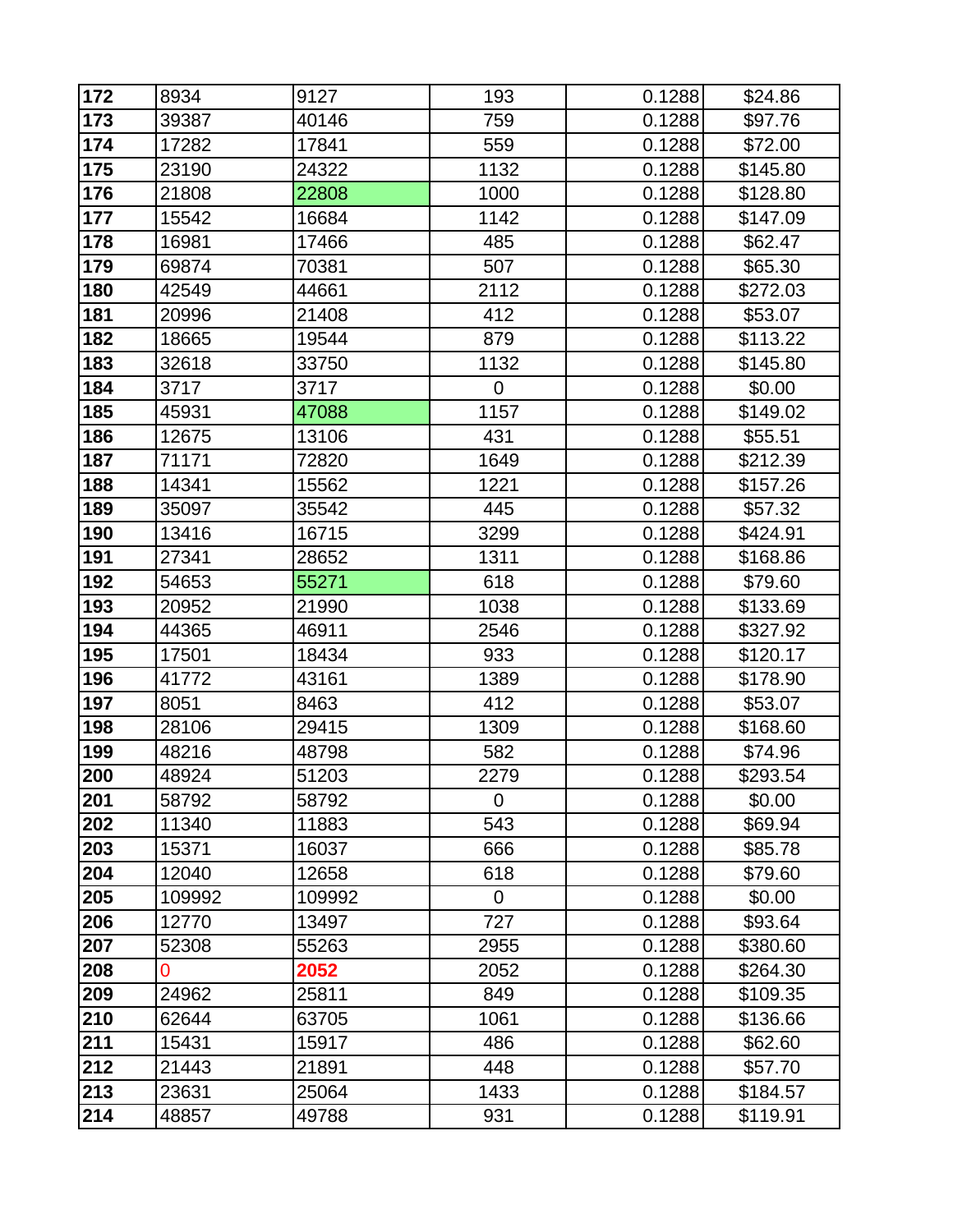| 215 | 85057          | 86611 | 1554 | 0.1288 | \$200.16 |
|-----|----------------|-------|------|--------|----------|
| 216 | 39674          | 40765 | 1091 | 0.1288 | \$140.52 |
| 217 | $\overline{0}$ | 1083  | 1083 | 0.1288 | \$139.49 |
| 218 | 41548          | 43254 | 1706 | 0.1288 | \$219.73 |
| 219 | 43318          | 43798 | 480  | 0.1288 | \$61.82  |
| 220 | 48246          | 49742 | 1496 | 0.1288 | \$192.68 |
| 221 | 59151          | 60493 | 1342 | 0.1288 | \$172.85 |
| 222 | 37446          | 38765 | 1319 | 0.1288 | \$169.89 |
| 223 | 15393          | 15922 | 529  | 0.1288 | \$68.14  |
| 224 | 46510          | 48857 | 2347 | 0.1288 | \$302.29 |
| 225 | 79931          | 82155 | 2224 | 0.1288 | \$286.45 |
| 226 | 11843          | 12507 | 664  | 0.1288 | \$85.52  |
| 227 | 28648          | 29186 | 538  | 0.1288 | \$69.29  |
| 228 | 31502          | 32767 | 1265 | 0.1288 | \$162.93 |
| 229 | 9806           | 12352 | 2546 | 0.1288 | \$327.92 |
| 230 | 17881          | 19712 | 1831 | 0.1288 | \$235.83 |
| 231 | 10603          | 11946 | 1343 | 0.1288 | \$172.98 |
| 232 | 28146          | 29523 | 1377 | 0.1288 | \$177.36 |
| 233 | 23354          | 24565 | 1211 | 0.1288 | \$155.98 |
| 234 | 23046          | 25203 | 2157 | 0.1288 | \$277.82 |
| 235 | 34326          | 35132 | 806  | 0.1288 | \$103.81 |
| 236 | 39498          | 41008 | 1510 | 0.1288 | \$194.49 |
| 237 | 6296           | 7185  | 889  | 0.1288 | \$114.50 |
| 238 | 68388          | 69191 | 803  | 0.1288 | \$103.43 |
| 239 | 53845          | 55813 | 1968 | 0.1288 | \$253.48 |
| 240 | 19655          | 19951 | 296  | 0.1288 | \$38.12  |
| 241 | 67044          | 68533 | 1489 | 0.1288 | \$191.78 |
| 242 | 11708          | 12397 | 689  | 0.1288 | \$88.74  |
| 243 | 24855          | 25923 | 1068 | 0.1288 | \$137.56 |
| 244 | 20116          | 21138 | 1022 | 0.1288 | \$131.63 |
| 245 | 14095          | 14442 | 347  | 0.1288 | \$44.69  |
| 246 | 24779          | 25461 | 682  | 0.1288 | \$87.84  |
| 247 | 4783           | 5683  | 900  | 0.1288 | \$115.92 |
| 248 | 20485          | 22284 | 1799 | 0.1288 | \$231.71 |
| 249 | 11021          | 12283 | 1262 | 0.1288 | \$162.55 |
| 250 | 9388           | 10461 | 1073 | 0.1288 | \$138.20 |
| 251 | 37879          | 39151 | 1272 | 0.1288 | \$163.83 |
| 252 | 19723          | 21321 | 1598 | 0.1288 | \$205.82 |
| 253 | 20111          | 20497 | 386  | 0.1288 | \$49.72  |
| 254 | 31113          | 33126 | 2013 | 0.1288 | \$259.27 |
| 255 | 0              | 1353  | 1353 | 0.1288 | \$174.27 |
| 256 | 24768          | 26233 | 1465 | 0.1288 | \$188.69 |
| 257 | 44481          | 47055 | 2574 | 0.1288 | \$331.53 |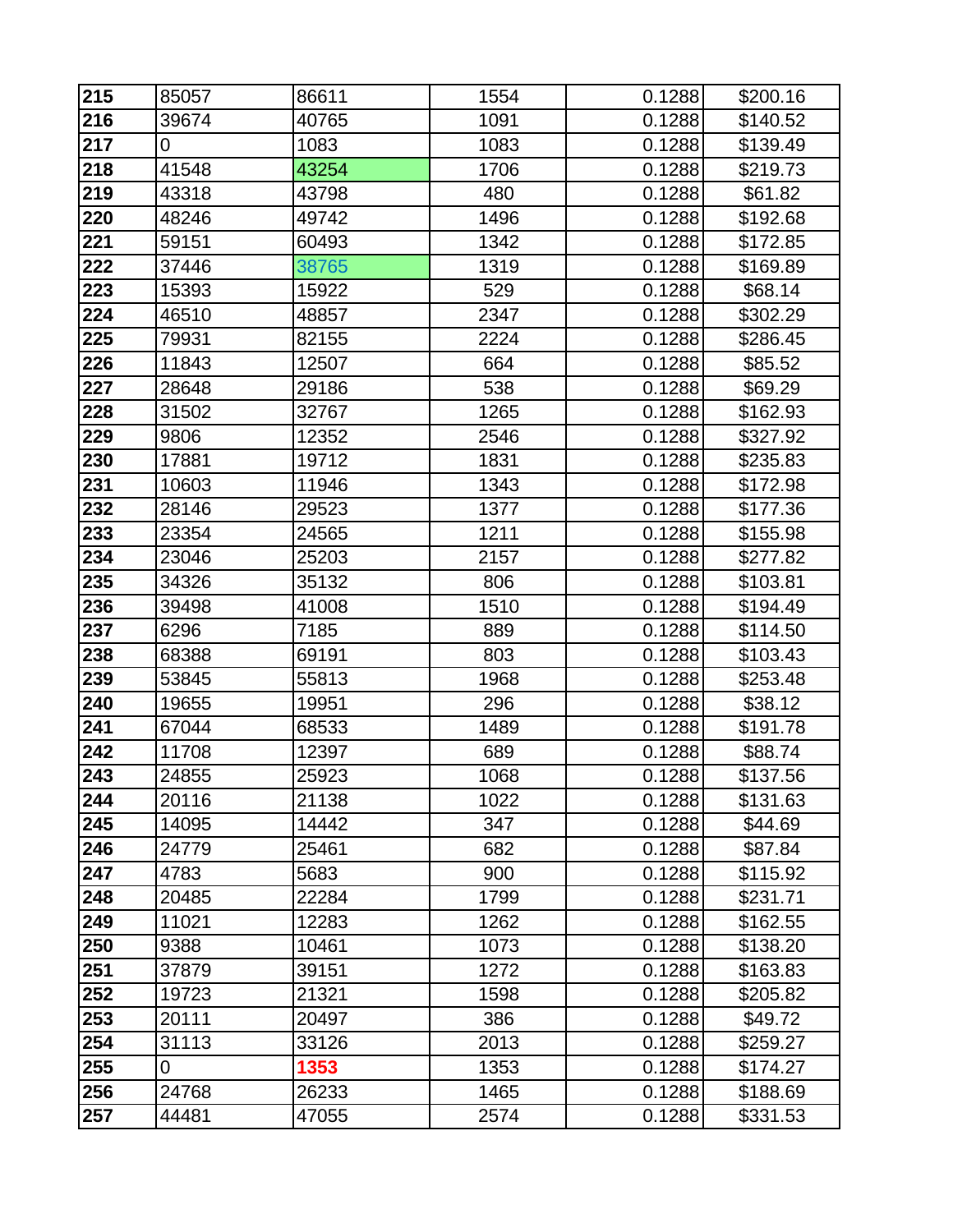| 258 | 6618  | 9146  | 2528           | 0.1288 | \$325.61 |
|-----|-------|-------|----------------|--------|----------|
| 259 | 26950 | 28004 | 1054           | 0.1288 | \$135.76 |
| 260 | 16524 | 17163 | 639            | 0.1288 | \$82.30  |
| 261 | 26108 | 26215 | 107            | 0.1288 | \$13.78  |
| 262 | 34033 | 36565 | 2532           | 0.1288 | \$326.12 |
| 263 | 30700 | 31022 | 322            | 0.1288 | \$41.47  |
| 264 | 20442 | 22876 | 2434           | 0.1288 | \$313.50 |
| 265 | 36324 | 37891 | 1567           | 0.1288 | \$201.83 |
| 266 | 30218 | 31381 | 1163           | 0.1288 | \$149.79 |
| 267 | 11005 | 11180 | 175            | 0.1288 | \$22.54  |
| 268 | 40331 | 41251 | 920            | 0.1288 | \$118.50 |
| 269 | 74773 | 74903 | 130            | 0.1288 | \$16.74  |
| 270 | 22201 | 23590 | 1389           | 0.1288 | \$178.90 |
| 271 | 16371 | 17411 | 1040           | 0.1288 | \$133.95 |
| 272 | 14900 | 15680 | 780            | 0.1288 | \$100.46 |
| 273 | 36057 | 36731 | 674            | 0.1288 | \$86.81  |
| 274 | 19758 | 21525 | 1767           | 0.1288 | \$227.59 |
| 275 | 21301 | 22344 | 1043           | 0.1288 | \$134.34 |
| 276 | 38842 | 39851 | 1009           | 0.1288 | \$129.96 |
| 277 | 9790  | 9901  | 111            | 0.1288 | \$14.30  |
| 278 | 16181 | 17085 | 904            | 0.1288 | \$116.44 |
| 279 | 38114 | 39232 | 1118           | 0.1288 | \$144.00 |
| 280 | 38215 | 38475 | 260            | 0.1288 | \$33.49  |
| 281 | 8913  | 9460  | 547            | 0.1288 | \$70.45  |
| 282 | 19877 | 20518 | 641            | 0.1288 | \$82.56  |
| 283 | 42415 | 44632 | 2217           | 0.1288 | \$285.55 |
| 284 | 18018 | 18499 | 481            | 0.1288 | \$61.95  |
| 285 | 13234 | 13805 | 571            | 0.1288 | \$73.54  |
| 286 | 42192 | 43018 | 826            | 0.1288 | \$106.39 |
| 287 | 22271 | 22697 | 426            | 0.1288 | \$54.87  |
| 288 | 14366 | 14903 | 537            | 0.1288 | \$69.17  |
| 289 | 43111 | 43586 | 475            | 0.1288 | \$61.18  |
| 290 | 23575 | 23675 | 100            | 0.1288 | \$12.88  |
| 291 | 14398 | 14927 | 529            | 0.1288 | \$68.14  |
| 292 | 78502 | 80341 | 1839           | 0.1288 | \$236.86 |
| 293 | 15475 | 16192 | 717            | 0.1288 | \$92.35  |
| 294 | 28670 | 31263 | 2593           | 0.1288 | \$333.98 |
| 295 | 23162 | 23399 | 237            | 0.1288 | \$30.53  |
| 296 | 10182 | 10182 | $\overline{0}$ | 0.1288 | \$0.00   |
| 297 | 18291 | 18501 | 210            | 0.1288 | \$27.05  |
| 298 | 29356 | 31993 | 2637           | 0.1288 | \$339.65 |
| 299 | 21658 | 22453 | 795            | 0.1288 | \$102.40 |
| 300 | 22520 | 23267 | 747            | 0.1288 | \$96.21  |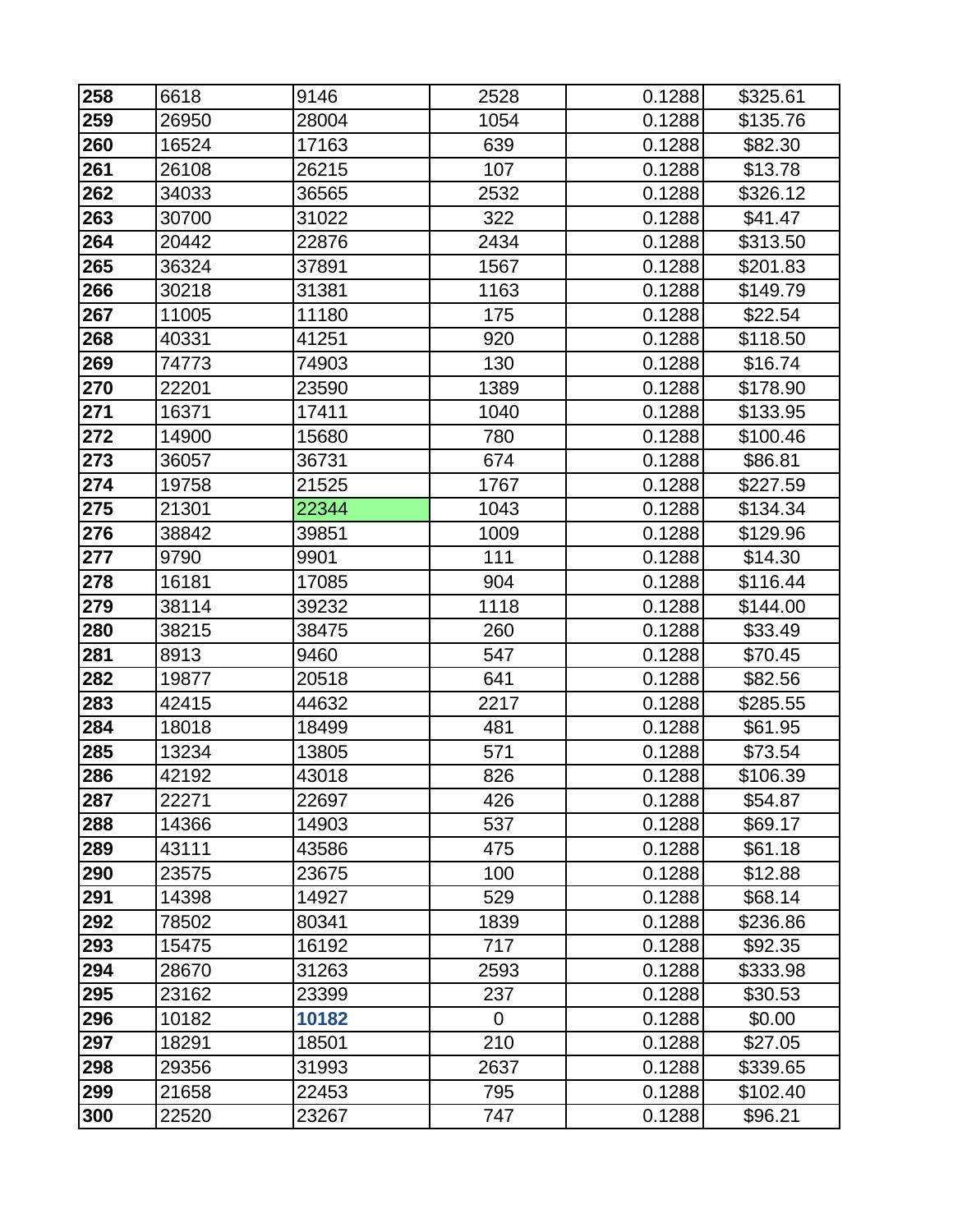| 301 | 15696 | 16533 | 837         | 0.1288 | \$107.81 |
|-----|-------|-------|-------------|--------|----------|
| 302 | 16462 | 17551 | 1089        | 0.1288 | \$140.26 |
| 303 | 0     | 1763  | 1763        | 0.1288 | \$227.07 |
| 304 | 27656 | 29997 | 2341        | 0.1288 | \$301.52 |
| 305 | 32732 | 33671 | 939         | 0.1288 | \$120.94 |
| 306 | 67567 | 69451 | 1884        | 0.1288 | \$242.66 |
| 307 | 50676 | 51833 | 1157        | 0.1288 | \$149.02 |
| 308 | 54191 | 54802 | 611         | 0.1288 | \$78.70  |
| 309 | 73180 | 74231 | 1051        | 0.1288 | \$135.37 |
| 310 | 55577 | 56116 | 539         | 0.1288 | \$69.42  |
| 311 | 28405 | 29487 | 1082        | 0.1288 | \$139.36 |
| 312 | 34324 | 34691 | 367         | 0.1288 | \$47.27  |
| 313 | 47375 | 48734 | 1359        | 0.1288 | \$175.04 |
| 314 | 38601 | 39406 | 805         | 0.1288 | \$103.68 |
| 315 | 22866 | 23341 | 475         | 0.1288 | \$61.18  |
| 316 | 52159 | 53375 | 1216        | 0.1288 | \$156.62 |
| 317 | 35634 | 37861 | 2227        | 0.1288 | \$286.84 |
| 318 | 45712 | 46972 | 1260        | 0.1288 | \$162.29 |
| 319 | 35627 | 36780 | 1153        | 0.1288 | \$148.51 |
| 320 | 37173 | 38603 | 1430        | 0.1288 | \$184.18 |
| 321 | 67481 | 69032 | 1551        | 0.1288 | \$199.77 |
| 322 | 50980 | 52578 | 1598        | 0.1288 | \$205.82 |
| 323 | 40436 | 41458 | 1022        | 0.1288 | \$131.63 |
| 324 | 57318 | 57992 | 674         | 0.1288 | \$86.81  |
| 325 | 49970 | 51055 | 1085        | 0.1288 | \$139.75 |
| 326 | 65980 | 66835 | 855         | 0.1288 | \$110.12 |
| 327 | 63124 | 63528 | 404         | 0.1288 | \$52.04  |
| 328 | 12253 | 12713 | 460         | 0.1288 | \$59.25  |
| 329 | 24365 | 25227 | 862         | 0.1288 | \$111.03 |
| 330 | 0     | 671   | 671         | 0.1288 | \$86.42  |
| 331 | 78655 | 79923 | 1268        | 0.1288 | \$163.32 |
| 332 | 12512 | 13671 | 1159        | 0.1288 | \$149.28 |
| 333 | 53274 | 54177 | 903         | 0.1288 | \$116.31 |
| 334 | 8779  | 9991  | 1212        | 0.1288 | \$156.11 |
| 335 | 50083 | 51144 | 1061        | 0.1288 | \$136.66 |
| 336 | 20339 | 20339 | 0           | 0.1288 | \$0.00   |
| 337 | 34665 | 34665 | $\mathbf 0$ | 0.1288 | \$0.00   |
| 338 | 95797 | 96142 | 345         | 0.1288 | \$44.44  |
| 339 | 29425 | 30084 | 659         | 0.1288 | \$84.88  |
| 340 | 56387 | 57363 | 976         | 0.1288 | \$125.71 |
| 341 | 57524 | 58891 | 1367        | 0.1288 | \$176.07 |
| 342 | 81094 | 81957 | 863         | 0.1288 | \$111.15 |
| 343 | 25221 | 26102 | 881         | 0.1288 | \$113.47 |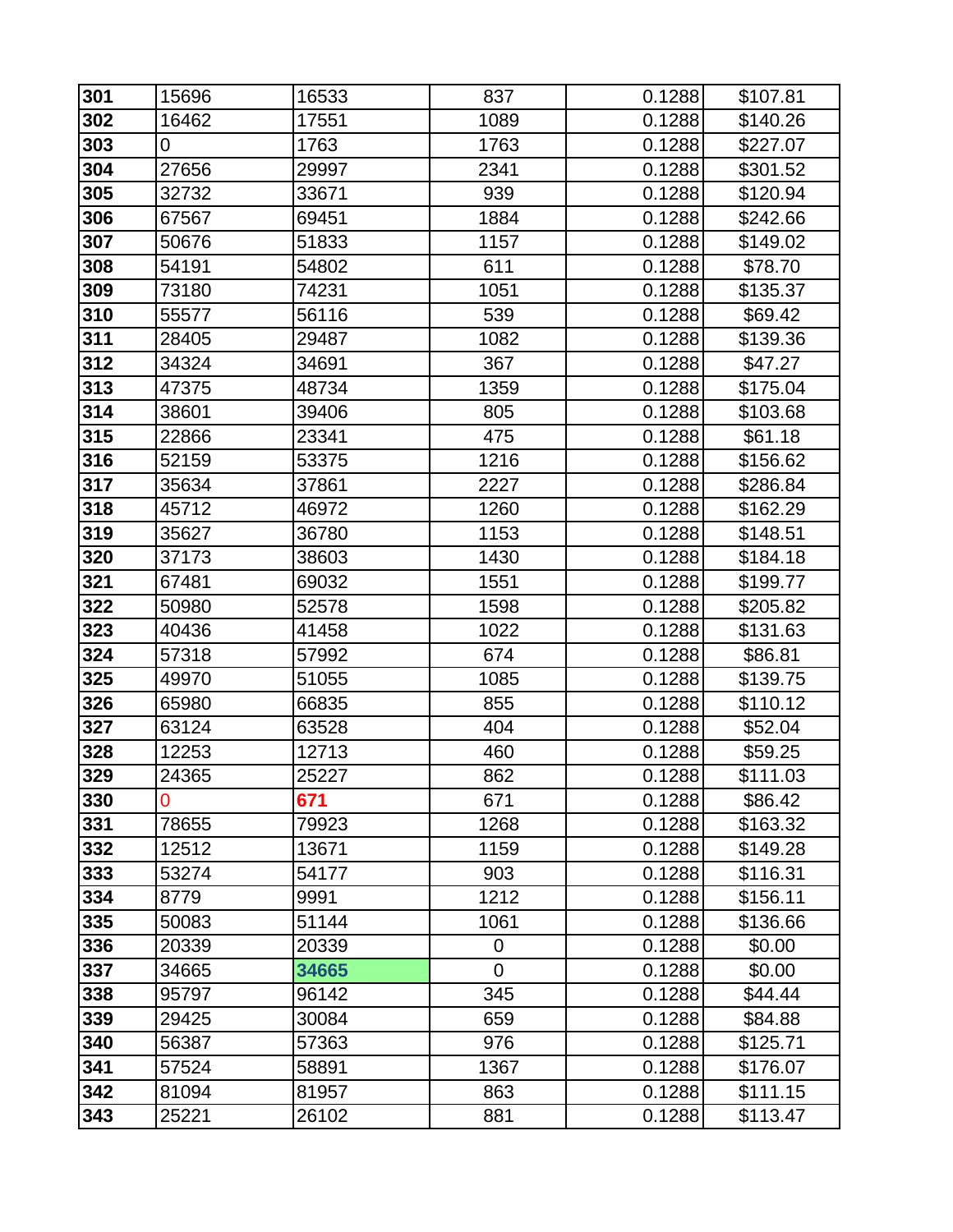| 344 | 43594  | 44740  | 1146 | 0.1288 | \$147.60 |
|-----|--------|--------|------|--------|----------|
| 345 | 32833  | 33632  | 799  | 0.1288 | \$102.91 |
| 346 | 66415  | 67255  | 840  | 0.1288 | \$108.19 |
| 347 | 63642  | 65067  | 1425 | 0.1288 | \$183.54 |
| 348 | 16346  | 17442  | 1096 | 0.1288 | \$141.16 |
| 349 | 14378  | 15298  | 920  | 0.1288 | \$118.50 |
| 350 | 102045 | 106434 | 4389 | 0.1288 | \$565.30 |
| 351 | 31439  | 32259  | 820  | 0.1288 | \$105.62 |
| 352 | 61393  | 62071  | 678  | 0.1288 | \$87.33  |
| 353 | 54274  | 55284  | 1010 | 0.1288 | \$130.09 |
| 354 | 53039  | 54660  | 1621 | 0.1288 | \$208.78 |
| 355 | 34071  | 36328  | 2257 | 0.1288 | \$290.70 |
| 356 | 3187   | 3187   | 0    | 0.1288 | \$0.00   |
| 357 | 24864  | 27075  | 2211 | 0.1288 | \$284.78 |
| 358 | 7929   | 8986   | 1057 | 0.1288 | \$136.14 |
| 359 | 35985  | 36785  | 800  | 0.1288 | \$103.04 |
| 360 | 43543  | 44725  | 1182 | 0.1288 | \$152.24 |
| 361 | 41270  | 41755  | 485  | 0.1288 | \$62.47  |
| 362 | 65448  | 65695  | 247  | 0.1288 | \$31.81  |
| 363 | 103353 | 105954 | 2601 | 0.1288 | \$335.01 |
| 364 | 27817  | 29337  | 1520 | 0.1288 | \$195.78 |
| 365 | 50684  | 51864  | 1180 | 0.1288 | \$151.98 |
| 366 | 91568  | 92426  | 858  | 0.1288 | \$110.51 |
| 367 | 71573  | 74654  | 3081 | 0.1288 | \$396.83 |
| 368 | 86043  | 87113  | 1070 | 0.1288 | \$137.82 |
| 369 | 63804  | 64380  | 576  | 0.1288 | \$74.19  |
| 370 | 49625  | 50573  | 948  | 0.1288 | \$122.10 |
| 371 | 63137  | 64362  | 1225 | 0.1288 | \$157.78 |
| 372 | 96341  | 99233  | 2892 | 0.1288 | \$372.49 |
| 373 | 78483  | 79734  | 1251 | 0.1288 | \$161.13 |
| 374 | 63972  | 65424  | 1452 | 0.1288 | \$187.02 |
| 375 | 74380  | 77074  | 2694 | 0.1288 | \$346.99 |
| 376 | 58014  | 58364  | 350  | 0.1288 | \$45.08  |
| 377 | 58144  | 59084  | 940  | 0.1288 | \$121.07 |
| 378 | 66214  | 66982  | 768  | 0.1288 | \$98.92  |
| 379 | 83345  | 85641  | 2296 | 0.1288 | \$295.72 |
| 380 | 82546  | 85235  | 2689 | 0.1288 | \$346.34 |
| 381 | 31666  | 33194  | 1528 | 0.1288 | \$196.81 |
| 382 | 48524  | 49575  | 1051 | 0.1288 | \$135.37 |
| 383 | 12684  | 13341  | 657  | 0.1288 | \$84.62  |
| 384 | 37945  | 38504  | 559  | 0.1288 | \$72.00  |
| 385 | 80644  | 81394  | 750  | 0.1288 | \$96.60  |
| 386 | 59945  | 60664  | 719  | 0.1288 | \$92.61  |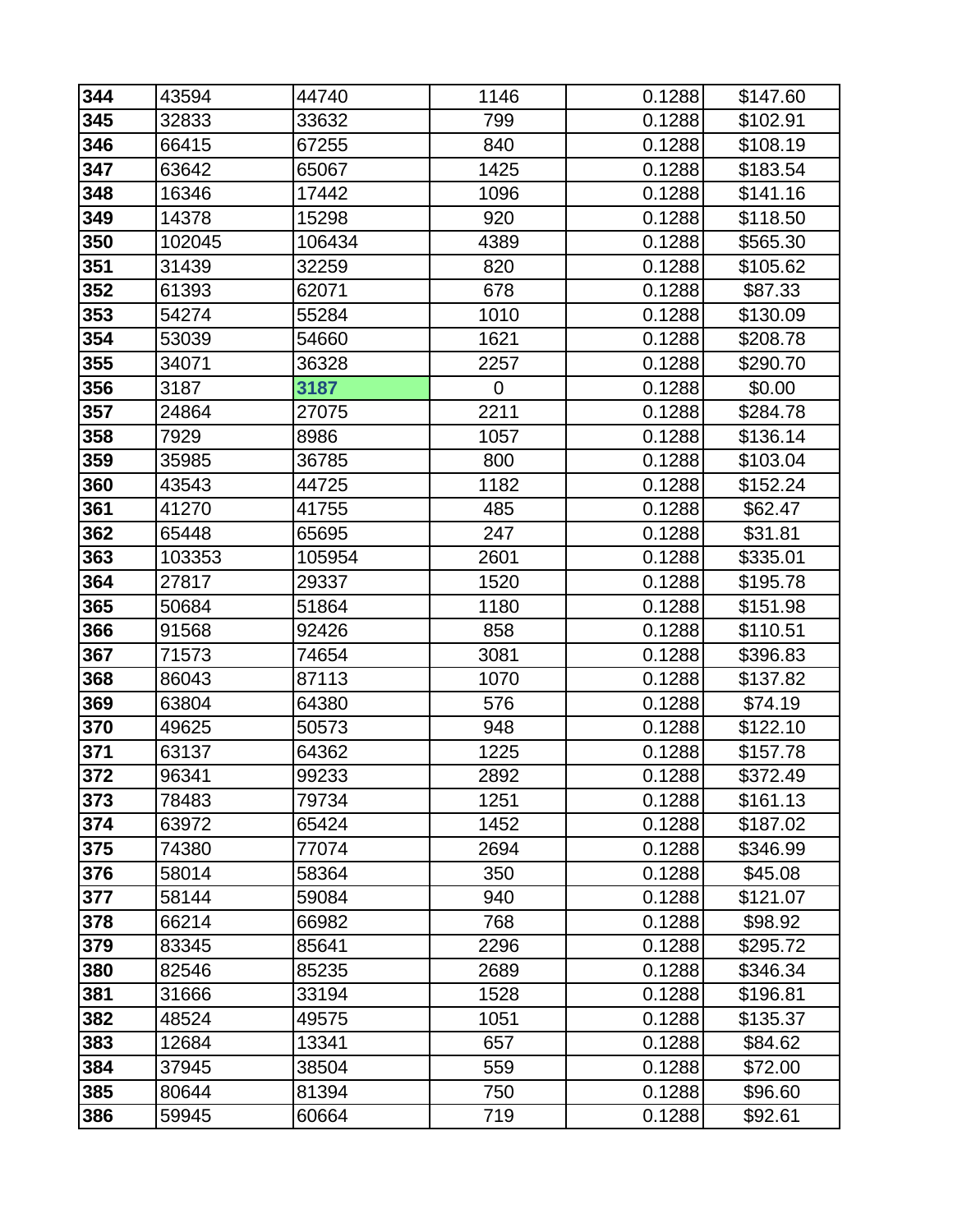| 387 | 3861   | 5152   | 1291           | 0.1288 | \$166.28 |
|-----|--------|--------|----------------|--------|----------|
| 388 | 19152  | 20014  | 862            | 0.1288 | \$111.03 |
| 389 | 14065  | 14437  | 372            | 0.1288 | \$47.91  |
| 390 | 870    | 1029   | 159            | 0.1288 | \$20.48  |
| 391 | 63101  | 64164  | 1063           | 0.1288 | \$136.91 |
| 392 | 43304  | 43381  | 77             | 0.1288 | \$9.92   |
| 393 | 23154  | 23926  | 772            | 0.1288 | \$99.43  |
| 394 | 62993  | 63786  | 793            | 0.1288 | \$102.14 |
| 395 | 71895  | 73101  | 1206           | 0.1288 | \$155.33 |
| 396 | 75823  | 76624  | 801            | 0.1288 | \$103.17 |
| 397 | 65230  | 66603  | 1373           | 0.1288 | \$176.84 |
| 398 | 95354  | 97253  | 1899           | 0.1288 | \$244.59 |
| 399 | 76627  | 77271  | 644            | 0.1288 | \$82.95  |
| 400 | 108403 | 109574 | 1171           | 0.1288 | \$150.82 |
| 401 | 43967  | 45838  | 1871           | 0.1288 | \$240.98 |
| 402 | 19674  | 20520  | 846            | 0.1288 | \$108.96 |
| 403 | 98829  | 100665 | 1836           | 0.1288 | \$236.48 |
| 404 | 29776  | 31032  | 1256           | 0.1288 | \$161.77 |
| 405 | 39815  | 41498  | 1683           | 0.1288 | \$216.77 |
| 406 | 76816  | 79571  | 2755           | 0.1288 | \$354.84 |
| 407 | 3864   | 4122   | 258            | 0.1288 | \$33.23  |
| 408 | 28629  | 29928  | 1299           | 0.1288 | \$167.31 |
| 409 | 97475  | 98461  | 986            | 0.1288 | \$127.00 |
| 410 | 59620  | 60635  | 1015           | 0.1288 | \$130.73 |
| 411 | 19007  | 21955  | 2948           | 0.1288 | \$379.70 |
| 412 | 100645 | 102464 | 1819           | 0.1288 | \$234.29 |
| 413 | 7754   | 8278   | 524            | 0.1288 | \$67.49  |
| 414 | 48705  | 49465  | 760            | 0.1288 | \$97.89  |
| 415 | 53555  | 53766  | 211            | 0.1288 | \$27.18  |
| 416 | 92650  | 94312  | 1662           | 0.1288 | \$214.07 |
| 417 | 92954  | 94156  | 1202           | 0.1288 | \$154.82 |
| 418 | 77716  | 79635  | 1919           | 0.1288 | \$247.17 |
| 419 | 59819  | 62848  | 3029           | 0.1288 | \$390.14 |
| 420 | 49527  | 50236  | 709            | 0.1288 | \$91.32  |
| 421 | 85804  | 88434  | 2630           | 0.1288 | \$338.74 |
| 422 | 67415  | 68132  | 717            | 0.1288 | \$92.35  |
| 423 | 41434  | 41434  | $\overline{0}$ | 0.1288 | \$0.00   |
| 424 | 64893  | 65286  | 393            | 0.1288 | \$50.62  |
| 425 | 38193  | 38257  | 64             | 0.1288 | \$8.24   |
| 426 | 55148  | 56684  | 1536           | 0.1288 | \$197.84 |
| 427 | 52961  | 53372  | 411            | 0.1288 | \$52.94  |
| 428 | 80715  | 82517  | 1802           | 0.1288 | \$232.10 |
| 429 | 52632  | 53485  | 853            | 0.1288 | \$109.87 |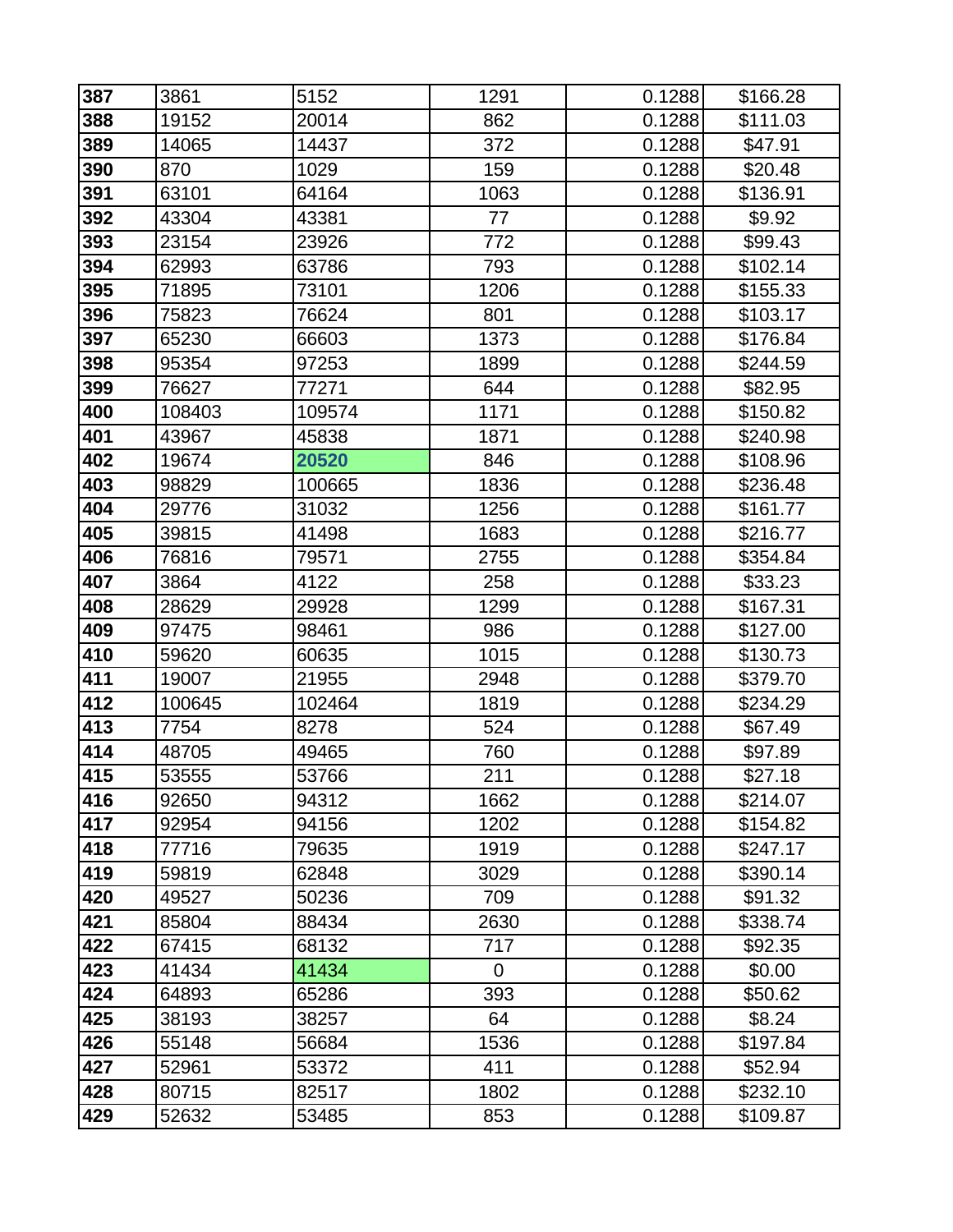| 430 | 40635      | 40735      | 100            | 0.1288 | \$12.88     |
|-----|------------|------------|----------------|--------|-------------|
| 431 | 70024      | 70912      | 888            | 0.1288 | \$114.37    |
| 432 | 10044      | 11134      | 1090           | 0.1288 | \$140.39    |
| 433 | 56582      | 57327      | 745            | 0.1288 | \$95.96     |
| 434 | 42474      | 42474      | $\overline{0}$ | 0.1288 | \$0.00      |
| 435 | 25582      | 26955      | 1373           | 0.1288 | \$176.84    |
| 436 | 83755      | 86234      | 2479           | 0.1288 | \$319.30    |
| 437 | 44302      | 45267      | 965            | 0.1288 | \$124.29    |
| 438 | 92414      | 93516      | 1102           | 0.1288 | \$141.94    |
| 439 | 78627      | 80344      | 1717           | 0.1288 | \$221.15    |
| 440 | 83391      | 84215      | 824            | 0.1288 | \$106.13    |
| 441 | 59021      | 59946      | 925            | 0.1288 | \$119.14    |
| 442 | 15560      | 16811      | 1251           | 0.1288 | \$161.13    |
| 443 | 25844      | 27761      | 1917           | 0.1288 | \$246.91    |
| 444 | 32475      | 32581      | 106            | 0.1288 | \$13.65     |
| 445 | 91011      | 91461      | 450            | 0.1288 | \$57.96     |
| 446 | 88831      | 90134      | 1303           | 0.1288 | \$167.83    |
| 447 | 65017      | 65804      | 787            | 0.1288 | \$101.37    |
| 448 | 101285     | 101892     | 607            | 0.1288 | \$78.18     |
| 449 | 0          | 0          | $\mathbf 0$    | 0.1288 | \$0.00      |
| 450 | 69975      | 70654      | 679            | 0.1288 | \$87.46     |
| 451 | 72721      | 72896      | 175            | 0.1288 | \$22.54     |
| 452 | 68762      | 69296      | 534            | 0.1288 | \$68.78     |
| 453 | 44187      | 44996      | 809            | 0.1288 | \$104.20    |
| 454 | 55512      | 56678      | 1166           | 0.1288 | \$150.18    |
| 455 | 46045      | 48644      | 2599           | 0.1288 | \$334.75    |
| 456 | 86813      | 87225      | 412            | 0.1288 | \$53.07     |
| 457 | 48485      | 49164      | 679            | 0.1288 | \$87.46     |
| 458 | 20832      | 21828      | 996            | 0.1288 | \$128.28    |
| 459 | 42414      | 43386      | 972            | 0.1288 | \$125.19    |
| 460 | 34257      | 34524      | 267            | 0.1288 | \$34.39     |
| 461 | 95595      | 96232      | 637            | 0.1288 | \$82.05     |
| 462 | 39721      | 41515      | 1794           | 0.1288 | \$231.07    |
| 463 | 38684      | 41286      | 2602           | 0.1288 | \$335.14    |
| 464 | 27807      | 28888      | 1081           | 0.1288 | \$139.23    |
| 465 | 53815      | 55304      | 1489           | 0.1288 | \$191.78    |
|     |            |            |                |        | \$67,791.82 |
|     | 17,348,617 | 17,874,951 | 526,334        |        |             |
|     |            |            |                |        |             |
|     |            |            |                |        |             |
|     |            |            |                |        |             |
|     |            |            |                |        |             |
|     |            | kw         | factor         | total  |             |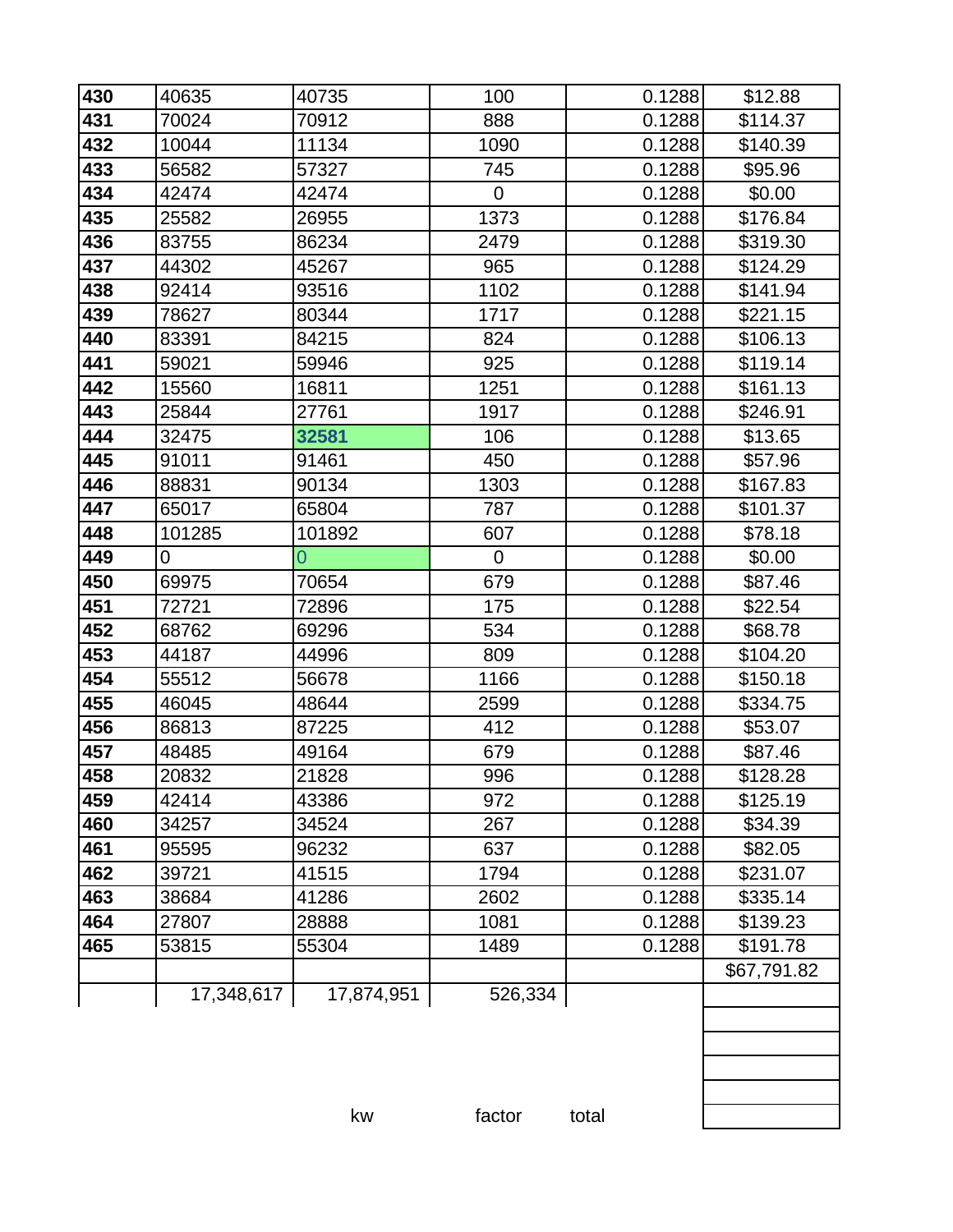